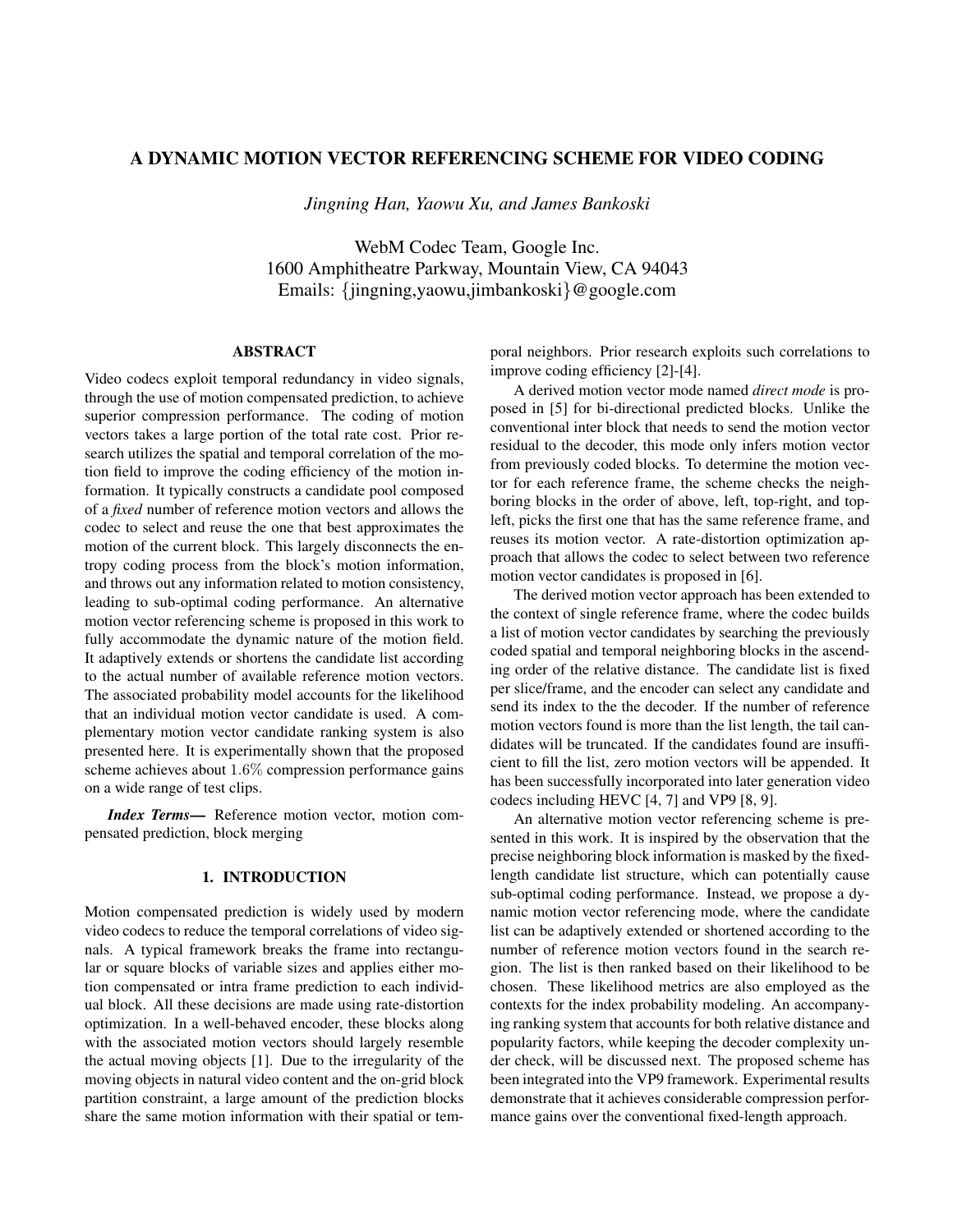## 2. CANDIDATE LIST CONSTRUCTION

An inter coded block can be predicted from either a single reference frame or a pair of compound reference frames. We discuss the candidate motion vector list construction and ranking process in these two settings respectively.

#### 2.1. Single Reference Frame Mode

The scheme searches the candidate motion vectors from previously coded blocks, with a step size of  $8 \times 8$  block. It defines the nearest spatial neighbors, i.e., immediate top row, left column, and top-right corner, as category 1. The outer regions (maximum three  $8 \times 8$  blocks away from the current block boundary) and the collocated blocks in the previously coded frame are classified as category 2. The neighboring blocks that are predicted from different reference frames or are intra coded are pruned from the list. The remaining reference blocks are then each assigned a weight. The weight is obtained by calculating the overlap length between the reference block and the current block, where the overlap length is defined as the projection length of the reference block onto the top row or left column of the current block. If the two reference blocks use an identical motion vector, they will be merged as a single candidate, whose weight is the sum of the two individual weights. If these two blocks are in different category regions, the merged one will assume the smaller category index.

The scheme ranks the candidate motion vectors in descending order by their weights within each category. That means a motion vector from the nearest spatial neighbor always has a higher priority than those from the outer region or the collocated blocks in the previous frame. An example of the ranking process for single reference frame case is depicted in Fig. 1. The weight and category information will be used for the entropy coding process.

## 2.2. Compound Reference Frame Mode

Assume that the current block is predicted from a pair of reference frames (rf0, rf1). The scheme first looks into the neighboring region for reference blocks that share the same reference frame. The corresponding motion vectors are ranked as discussed in Sec. 2.1 and are placed on the top of the candidate list. (See an example in Fig. 2, where the symbol  $mv1$ denotes a pair of motion vectors.) It then checks the nearest spatial neighbors whose reference frame pair does not match (rf0, rf1), but has a single reference frame that matches either rf0 or rf1. In this situation, we build a list of motion vectors for reference frame rf0 and rf1, respectively. They are combined in an element-wise manner to synthesize a list of motion vector pairs associated with (rf0, rf1), as denoted by the symbol comp( $mv0, mv1$ ) in the example, which is then appended to the candidate list.



Fig. 1. Candidate motion vector list construction for a single reference frame.



Fig. 2. Candidate motion vector list construction for compound reference frames.

## 3. DYNAMIC MOTION VECTOR REFERENCING **MODE**

Having established the candidate list, we now exploit their use in a dynamic motion vector referencing mode to improve the coding performance. The dynamic motion vector referencing mode refers to one of the candidates in the list as the effective motion vector, without the need to explicitly code it. Unlike the *fixed-length* candidate list used in HEVC [7] and VP9 [9], the scheme here builds on a dynamic length candidate list to fully exploit the available motion vector neighborhood information for better motion vector referencing and improved entropy coding performance.

We denote the dynamic motion vector referencing mode by REFMV. In this setting, the encoder evaluates the ratedistortion cost associated with each candidate motion vector, picks the one that provides minimum cost, and sends its index to the decoder as the effective motion vector for motion compensated prediction. Another inter mode where one needs to send the motion vector difference in the bit-stream is referred to as NEWMV mode. In this setting, the encoder runs a regular motion estimation to find the best motion vector and looks up a predicted motion vector closest to the effective motion vector from the candidate reference motion vector list. It then sends the index of the predicted motion vector as well as the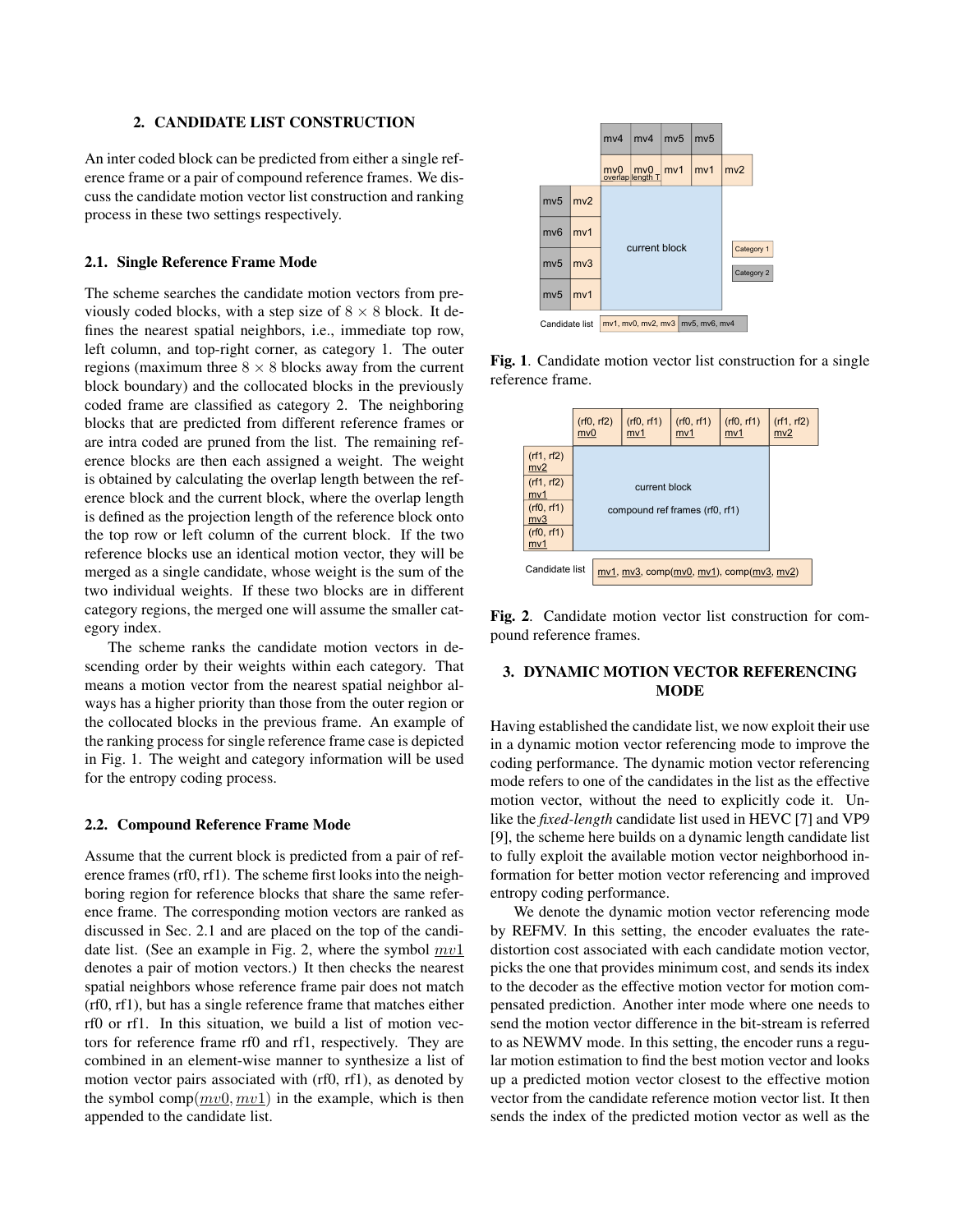difference from the effective motion vector to the decoder. A special mode where it forces zero motion vector is named ZE-ROMV. An accompanying entropy coding system is devised here to improve the coding efficiency of transmitting the syntax elements in the bitstream.

The entropy coding of the flag that identifies the NEWMV mode from the derived motion vector mode requires a probability model conditioned on two factors: (1) the number of reference motion vectors found; (2) the number of reference blocks that are coded in NEWMV mode. The context is denoted by *ctx0* in Fig. 3. When the candidate list is empty or very short, it is unlikely to find a good match from the reference motion vector pool, which inversely makes it more likely to use NEWMV mode. Alternatively, if most of the candidate motion vectors are from reference blocks that are coded in NEWMV mode, one would assume that the region consists of intense motion activity and hence increase the likelihood to select NEWMV mode. The context *ctx0* can be retrieved according to the mapping function defined in Table 1.

Table 1. Probability model context *ctx0* mapping table.

| my candidate         | <b>NEWMV</b> | ctx0 |
|----------------------|--------------|------|
| count                | count        |      |
|                      |              |      |
|                      |              |      |
|                      |              | 2    |
|                      | >2           |      |
| $\geq 2$<br>$\geq 2$ |              |      |
| $>$ 2.               |              |      |

The coding for syntax that differentiates between ZE-ROMV and REFMV employs a probability model based on whether the candidate motion vectors are mostly zero vector or close to zero. The probabilities for the candidate index within the REFMV mode are distributed such that the category 1 indexes have higher probability than the category 2 ones. Within each category, if the weights are identical, the two indexes have the same probability; otherwise, the one with higher weight has higher probability. In practice, the probability models are conditioned on relative weight and category difference and are updated per frame. A similar mapping approach as Table 1 is used to translate these factors into the probability model contexts accordingly. All the probability models are updated per frame. In our implementation, this context based probability model for motion vector entropy coding requires the codec to maintain a probability table of 23 bytes.



Fig. 3. Inter mode entropy coding tree.

#### 4. EXPERIMENTAL RESULTS

We implemented the proposed dynamic motion vector referencing scheme in the VP9 framework. Baseline VP9 employs a fixed-length candidate list for motion vector referencing, where the codec searches the spatial and temporal neighboring reference blocks in a spiral order to find the nearest *two* reference motion vectors. Experiments show that increasing the fixed length to three provides very limited coding gains, i.e., around 0.2%. Similar observations have been found in the context of HEVC as well [4]. The baseline VP9 encoder supports recursive coding block partition ranging from  $64\times64$ down to  $4 \times 4$ . Variable transform size ranging from  $32 \times 32$ to  $4 \times 4$  is selected per block. All the intra and inter prediction modes (including NEWMV and ZEROMV modes) are turned on by default. The coding decisions are made in a rate-distortion optimization framework.

We replaced the motion vector referencing mode based on fixed-length candidate list in VP9 with the proposed dynamic referencing approach. The entropy coding system for inter modes is modified accordingly as discussed in Sec. 3. Its compression performance is evaluated on a large set of test clips and over a wide range of target bit-rates, which typically cover the PSNR range between 30  $dB$  to 46  $dB$ . All the sequences are coded in 2-pass mode with an instantaneous refresh frame inserted every 150 frames. The coding gains over VP9 baseline are shown in Table 2-4. Note that a positive number means better compression performance. We further evaluate the coding performance at low, median, and high bitrates as shown in the right three columns in Table 2-4, by evenly breaking the operating points of a test clip into three groups and computing the BD-rate savings respectively.

Our results indicate that gains are largely consistent across all the resolutions and frame rates. The lower bit-rate settings tend to have higher gains than higher bit-rates due to the fact that the rate cost on motion vector syntax takes much less percentage than the quantized coefficients in the high bit-rate settings. Video sequences with intense motion activities (i.e., those hard to compress) tend to gain more than those with static content, since the extended candidate list can provide more motion vector options for reference. Our local tests suggest the use of the dynamic motion vector referencing scheme increases the encoding complexity by 8% on average.

#### 5. CONCLUSIONS

An advanced motion vector referencing scheme is proposed to capture the dynamic nature of a neighborhood of motion vectors. Accompanied by a motion vector ranking system, it allows the codec to fully utilize all the available motion information from previously coded neighboring blocks to improve the coding efficiency. It is experimentally demonstrated that the proposed approach provides considerable compression performance gains over the conventional motion vector referencing system based on fixed-length candidate list.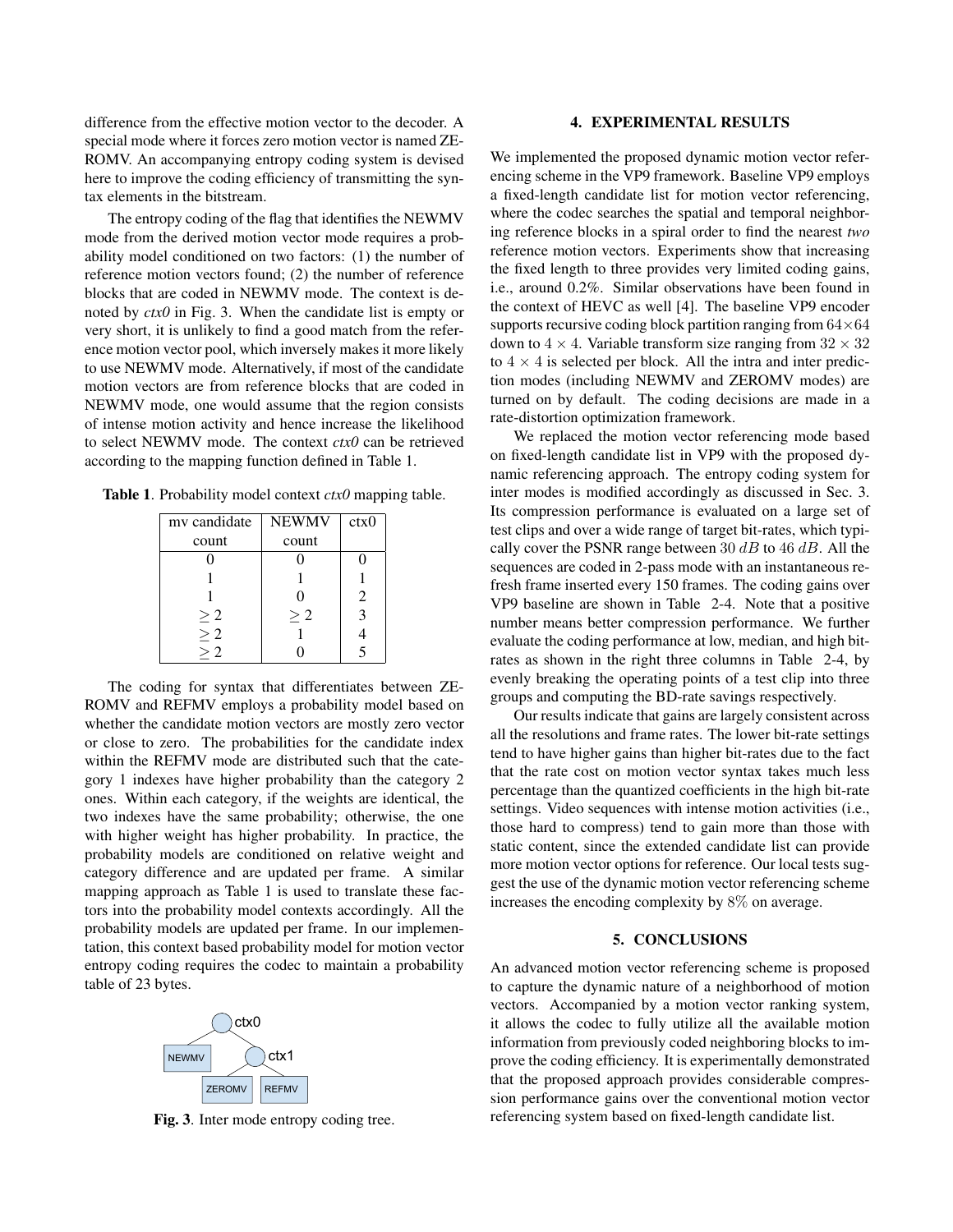Table 2. Compression performance comparison of the dynamic motion vector referencing scheme with respect to the VP9 baseline. The gains are in terms of BD-rate reduction percentage.

|                | res  | fps | avg    | low    | mid      | high               |
|----------------|------|-----|--------|--------|----------|--------------------|
|                |      |     | $(\%)$ | $(\%)$ | $(\%)$   | $(\%)$             |
| akiyo          | 288p | 25  | 1.014  | 1.081  | 1.004    | 0.975              |
| bowing         | 288p | 30  | 0.454  | 0.287  | $-0.013$ | 1.310              |
| bus            | 288p | 30  | 2.002  | 2.871  | 1.444    | 0.839              |
| cheer          | 240p | 30  | 0.828  | 1.147  | 0.782    | 0.453              |
| city           | 288p | 25  | 2.089  | 2.265  | 1.983    | 1.753              |
| coastguard     | 288p | 30  | 1.244  | 2.049  | 0.869    | 0.554              |
| container      | 288p | 30  | 1.552  | 2.188  | 1.268    | 0.787              |
| crew           | 288p | 30  | 1.082  | 1.616  | 0.733    | 0.456              |
| deadline       | 288p | 30  | 1.370  | 1.915  | 0.826    | 0.699              |
| flower         | 288p | 30  | 1.518  | 2.241  | 1.236    | 0.737              |
| football       | 288p | 30  | 0.801  | 1.053  | 0.707    | 0.406              |
| foreman        | 288p | 30  | 2.288  | 3.039  | 2.044    | 1.126              |
| hall           | 288p | 30  | 0.934  | 1.492  | 0.844    | 0.390              |
| harbour        | 288p | 30  | 1.299  | 2.044  | 1.021    | 0.591              |
| highway        | 288p | 25  | 0.877  | 1.426  | 0.817    | 0.409              |
| husky          | 288p | 50  | 1.153  | 1.649  | 1.164    | 0.743              |
| ice            | 288p | 30  | 2.261  | 3.016  | 1.356    | 1.341              |
| mobile         | 288p | 30  | 1.475  | 1.846  | 1.297    | 0.984              |
| mother         | 288p | 25  | 1.523  | 1.996  | 1.128    | 0.729              |
| news           | 288p | 25  | 1.426  | 2.137  | 0.976    | 0.178              |
| pamphlet       | 288p | 25  | 2.695  | 1.949  | $-0.158$ | 1.107              |
| paris          | 288p | 30  | 1.233  | 1.691  | 1.058    | 0.578              |
| sign irene     | 288p | 30  | 1.362  | 1.898  | 0.972    | 0.568              |
| silent         | 288p | 30  | 1.241  | 1.539  | 1.027    | 0.554              |
| soccer         | 288p | 30  | 1.454  | 1.852  | 1.212    | 0.891              |
| stefan         | 288p | 30  | 0.896  | 1.091  | 0.821    | 0.536              |
| students       | 288p | 30  | 1.413  | 1.948  | 0.925    | 0.749              |
| tempete        | 288p | 30  | 0.743  | 0.903  | 0.795    | 0.548              |
| tennis         | 240p | 30  | 0.653  | 0.963  | 0.541    | 0.283              |
| waterfall      | 288p | 50  | 1.433  | 2.167  | 0.917    | 0.557              |
| <b>OVERALL</b> |      |     | 1.344  | 1.779  | 0.987    | $\overline{0.728}$ |

Table 3. Compression performance comparison of the dynamic motion vector referencing scheme with respect to the VP9 baseline. The gains are in terms of BD-rate reduction percentage.

|                | res               | fps | avg   | low   | mid    | high     |
|----------------|-------------------|-----|-------|-------|--------|----------|
|                |                   |     | (%)   | (%)   | $(\%)$ | (%)      |
| mobcal         | 720 <sub>p</sub>  | 50  | 1.224 | 0.714 | 1.686  | 1.563    |
| shields        | 720p              | 50  | 2.364 | 2.662 | 1.794  | 1.902    |
| blue_sky       | 1080p             | 25  | 0.528 | 0.424 | 0.320  | 1.251    |
| city           | 720p              | 50  | 2.348 | 3.406 | 1.267  | 1.218    |
| crew           | 720p              | 50  | 1.133 | 1.553 | 0.985  | 0.556    |
| crowd_run      | 1080p             | 50  | 2.188 | 3.198 | 1.361  | 0.992    |
| cyclists       | 720p              | 50  | 1.774 | 2.235 | 1.034  | 1.416    |
| jets           | 720p              | 50  | 3.048 | 3.211 | 1.902  | 1.953    |
| night          | 720p              | 50  | 1.983 | 3.209 | 1.991  | $-0.544$ |
| old_town       | 720p              | 50  | 1.434 | 1.140 | 1.931  | 1.324    |
| park_joy       | 1080p             | 50  | 2.218 | 2.760 | 1.928  | 1.552    |
| pedestrian     | 1080p             | 30  | 1.917 | 2.256 | 1.520  | 1.696    |
| riverbed       | 1080p             | 25  | 0.155 | 0.223 | 0.055  | 0.056    |
| sheriff        | 720p              | 30  | 0.865 | 0.969 | 0.967  | 0.734    |
| sunflower      | 1080 <sub>p</sub> | 25  | 3.036 | 3.162 | 1.954  | 3.468    |
| <b>OVERALL</b> |                   |     | 1.748 | 2.075 | 1.380  | 1.276    |

Table 4. Compression performance comparison of the dynamic motion vector referencing scheme with respect to the VP9 baseline. The gains are in terms of BD-rate reduction percentage.

|                        | res              | fps | avg    | low    | mid      | high     |
|------------------------|------------------|-----|--------|--------|----------|----------|
|                        |                  |     | $(\%)$ | $(\%)$ | $(\%)$   | $(\%)$   |
| <b>BQTerrace</b>       | 1080p            | 60  | 2.346  | 2.666  | 2.259    | 2.469    |
| <b>BasketballDrive</b> | 1080p            | 50  | 1.317  | 2.263  | 1.066    | 0.883    |
| Cactus                 | 1080p            | 50  | 2.031  | 2.462  | 2.141    | 2.020    |
| ChinaSpeed             | 720 <sub>p</sub> | 30  | 0.755  | 1.435  | 1.239    | $-0.804$ |
| FourPeople             | 720 <sub>p</sub> | 60  | 1.273  | 1.212  | 1.707    | 0.499    |
| Johnny                 | 720p             | 60  | 0.793  | 0.950  | 0.730    | 0.161    |
| Kimono1                | 1080p            | 24  | 1.647  | 1.984  | 1.448    | 1.022    |
| KristenAndSara         | 720p             | 60  | 0.915  | 1.262  | 1.748    | $-0.250$ |
| ParkScene              | 1080p            | 24  | 2.287  | 2.557  | 2.368    | 1.574    |
| PeopleOnStreet         | 2k               | 30  | 2.386  | 3.644  | 1.762    | 1.029    |
| SlideEditing           | 720 <sub>p</sub> | 30  | 1.403  | 1.955  | 0.658    | 0.491    |
| SlideShow              | 720 <sub>p</sub> | 20  | 0.430  | 0.297  | 0.651    | 0.313    |
| Tennis                 | 1080p            | 20  | 1.659  | 1.937  | 1.601    | 1.004    |
| Traffic                | 2k               | 30  | 2.130  | 3.666  | 1.246    | 0.719    |
| vidyo1                 | 720 <sub>p</sub> | 60  | 1.932  | 2.290  | 1.702    | 0.565    |
| vidyo3                 | 720 <sub>p</sub> | 60  | 2.254  | 2.931  | 1.245    | 0.809    |
| vidyo4                 | 720 <sub>p</sub> | 60  | 1.633  | 2.084  | $-0.502$ | 2.343    |
| <b>OVERALL</b>         |                  |     | 1.600  | 2.094  | 1.357    | 0.873    |